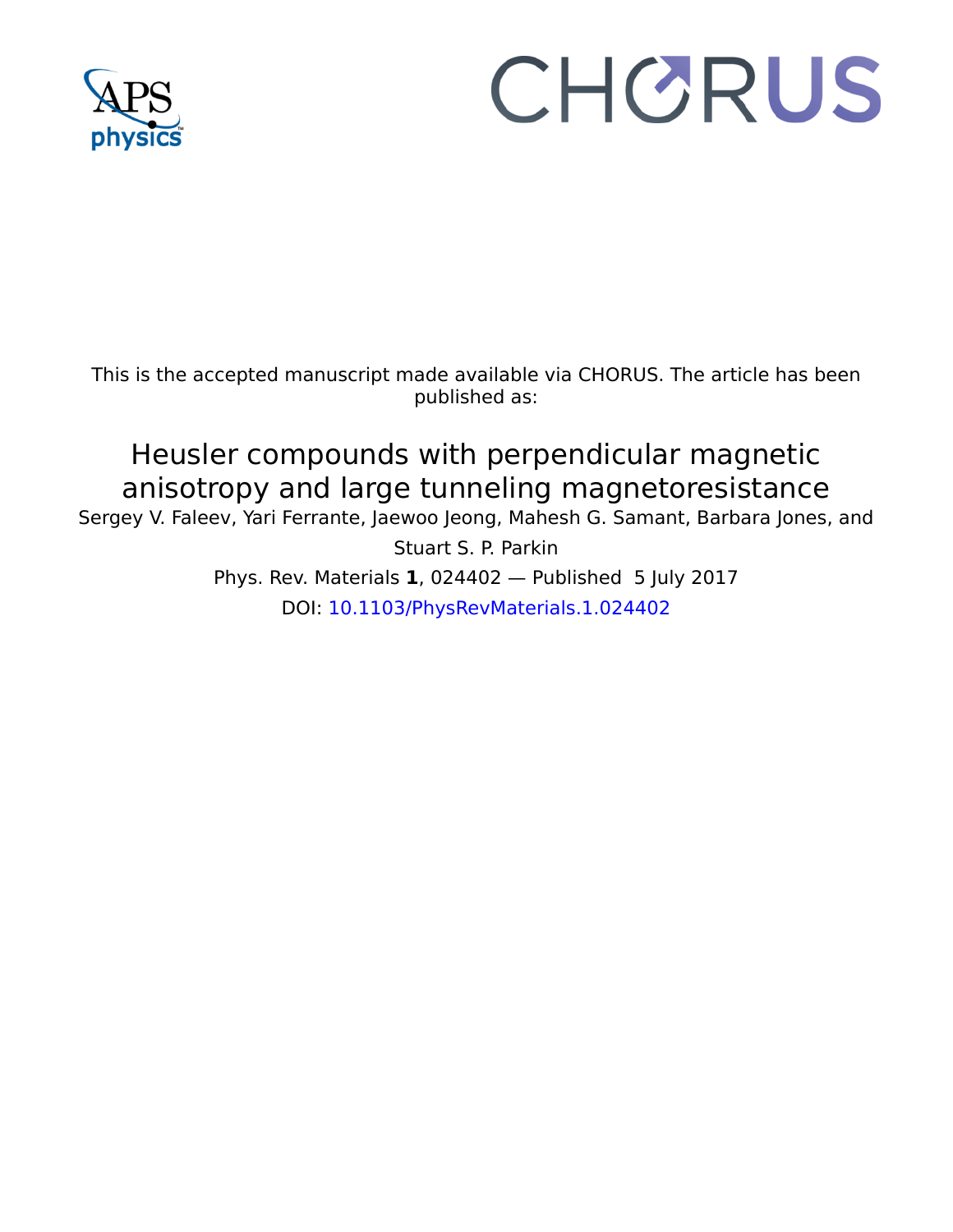### Heusler compounds with perpendicular magnetic anisotropy and large tunneling magnetoresistance

Sergey V. Faleev,<sup>1,\*</sup> Yari Ferrante,<sup>1,2,3</sup> Jaewoo Jeong,<sup>1</sup> Mahesh

G. Samant,<sup>1</sup> Barbara Jones,<sup>1</sup> and Stuart S. P. Parkin<sup>1, 3, †</sup>

<sup>1</sup>IBM Research - Almaden, 650 Harry Road, San Jose, California 95120, USA

 $^{2}$ Martin Luther University, 06099 Halle (Saale), Germany

 $3$ Max Planck Institute for Microstructure Physics, 06120 Halle (Saale), Germany

(Dated: May 29, 2017)

In present work we suggest a receipt for finding tetragonal Heusler compounds with perpendicular magnetic anisotropy (PMA) that also exhibit large tunneling magnetoresistance (TMR) when used as electrodes in magnetic tunnel junction (MTJ) devices with suitable tunneling barrier materials. We performed the density-functional theory calculations for 286 Heusler compounds and identified 116 stable tetragonal compounds. Ten of these compounds are predicted to have strong PMA and, simultaneously, exponentially increasing TMR with increasing tunneling barrier thickness due to the so-called Brillouin zone spin filtering effect. Experimental measurements performed for 25 Heusler compounds theoretically identified as tetragonal show that 10 of these compounds indeed have tetragonal structure with PMA. Eight of these compounds are reported for the first time.

PACS numbers: 73.40.Rw, 85.75.-d

#### I. INTRODUCTION

Key to the successful development of spin-transfer torque magnetic random access memory (STT-MRAM), one of the most promising emerging non-volatile memory technologies today, are new magnetic materials for MTJ memory elements that have sufficient stability against thermal fluctuations to sustain deeply scaled devices. The magnetic electrodes must possess sufficient PMA that their magnetizations lie perpendicular to the plane of the MTJ device, since this allows for reduced currents to switch the magnetization of the electrode that forms the memory layer of the device using spin torque<sup>1,2</sup>. The most promising magnetic materials to date are considered to be alloys formed from Co, Fe and B, in conjunction with MgO tunnel barriers<sup>1,3,4</sup>. Unfortunately, PMA of CoFeB layers arises from the interfaces between these layers and the tunnel barrier and/or underlayer and is too weak to overcome thermal fluctuations when the device has a critical dimension  $\lesssim$  20nm.

Magnetic materials in which the PMA is derived from volume magnetocrystalline anisotropy (MCA) are then needed. One of the most promising class of such materials are the Heusler alloys - compounds having the chemical formula  $X_2$ YZ wherein X and Y are transition metals, or lanthanides (rare-earth metals), and Z is the main group element<sup>5</sup> . While the parent Heusler compounds are cubic and do not exhibit magnetic anisotropy, the structure of some of these compounds is found to be tetragonally distorted and thus could potentially have large PMA.

Some examples of tetragonal Heusler compounds are  $Mn_{3-x}Ga^6$  and  $Mn_3Ge^7$ . Thin films of these materials have been shown to exhibit large PMA for films grown epitaxially on single crystalline substrates such as  $STIO3(001)$  or  $MgO(001)^{7-11}$  and on amorphous substrates  $(Si(001)/SiO<sub>2</sub>)<sup>12</sup>$ . Unfortunately, the experimental values of the tunneling magnetoresistance (TMR) for MTJs with  $Mn_{3-x}Ga$  or  $Mn_3Ge$  electrodes and MgO spacer was found very small, far below the application  $\text{range}^{12}$ .

The goal of present paper is to identify promising tetragonal Heusler compounds that possess PMA and exhibit high TMR ether due to large spin polarization of bulk Heusler compound or due to the so-called Brillouin zone  $(BZ)$  spin filtering effect<sup>13</sup> for the MTJ with suitable spacer. Realization of the high TMR in a MTJ system with electrodes that have low crystal symmetry where PMA could be simultaneously achieved is of significant technological interest for spintronics applications, and, in particular, in the context of novel STT-MRAM technology that has a potential to become an 'universal memory<sup>14</sup> combining all the strengths and none of the weaknesses of existing memory types.

#### II. THEORETICAL SEARCH FOR TETRAGONAL HEUSLER COMPOUNDS WITH PMA AND LARGE TMR

#### A. Crystal structure

Cubic Heusler compounds  $X_2YZ$  can have regular structure or inverse structure. These two crystal structures are shown in Fig. 1(a) and (c) with four sites forming four fcc sublattices: site Z (occupied by atom Z), site II, octahedrally coordinated by Z, and two equivalent sites I tetrahedrally coordinated by Z. In regular structure shown on Fig 1(a) two X atoms [red, labeled as  $X(I)$  have identical environment - they are located on sites I in the same  $xy$ -plane. In this structure the Y atom (cyan) on site II and Z atom (grey) are located in another  $x\overline{u}$ -plane. In inverse structure shown on Fig 1(c) two X atoms have different environment - one X atom [red, la-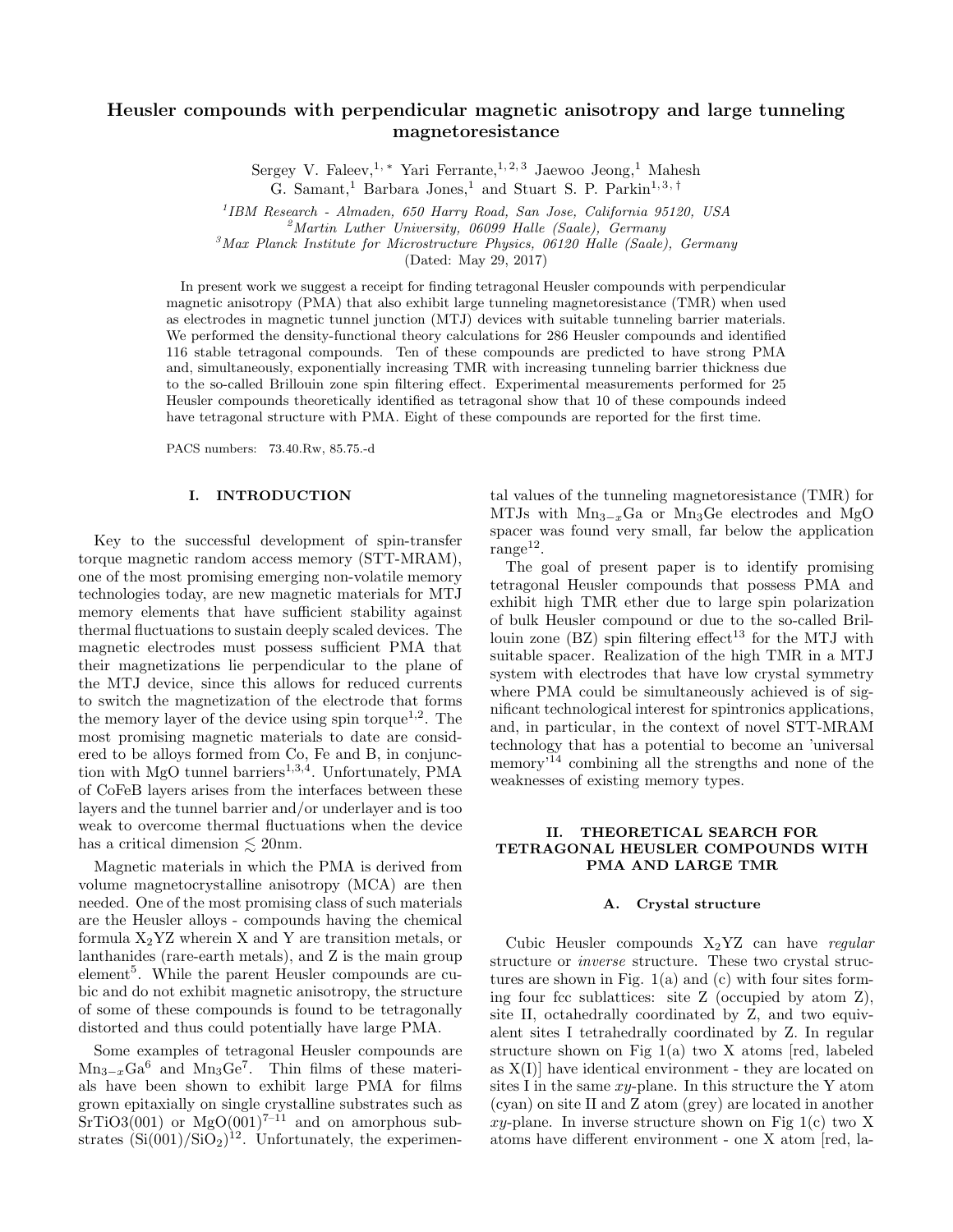

FIG. 1: (a) regular and (c) inverse cubic Heusler structure. (b) regular and (d) inverse tetragonal Heusler structure.

beled as  $X(I)$  is located on site I in one xy-plane with Y atom (cyan), while another X atom [orange, labeled as  $X(II)$  is located on site II in one xy-plane with Z atom (grey).

Regular [Fig 1(b)] and inverse [Fig 1(d)] tetragonal Heusler structures can be obtained from regular and inverse cubic structures, correspondingly, by stretching (or compressing) parent cubic structure along the z-axis. Tetragonal unit cells shown on Fig 1(b) and Fig 1(d) are rotated on  $45^{\circ}$  around z-axis relative to the parent cubic structures shown on Fig  $1(a)$  and Fig  $1(c)$ , correspondingly. (Note that only part of atoms from Fig 1(a) and Fig  $1(c)$  are shown on Fig  $1(b)$  and Fig  $1(d)$ .) Lattice constant  $a_{\text{cub}}$  of the cubic Heusler is shown on Fig 1(a) and lattice constants  $a$  and  $c$  of the tetragonal Heusler are shown on Fig 1(b). For characterization of the tetragonal unit cell we use dimensionless parameter  $c' = c/(2a)$ that is equal to  $1/\sqrt{2}$  for the cubic structure, and vary between 0.8 and 1.1 for most of the tetragonal Heuslers we found (see Table I). Note that for  $c' = 1$  tetragonal structure would become the *fcc* structure if all four atoms of the compound could be considered as equivalent.

#### B. Computational details

We performed DFT calculations for both the regular and inverse structures (with various magnetic configurations) of  $286$  Heusler compounds<sup>15</sup> using the VASP program<sup>16</sup> with PAW potentials<sup>17,18</sup> and PBE  $GGA/DFT$  functional<sup>19</sup>. In particular, we performed calculations for Heusler compounds  $X_2YZ$  with  $X=\{Mn,Fe,Co\}$  and  $YZ=\{Mn,Fe,Co,Ni,Cu\}\{A1,Ga,Si,Ge,Sn,Sb\},$  and  $YZ=$  $\{Mn,Fe,Co,Ni,Cu\}$   $\{Al,Ga,Si,Ge,Sn,Sb\}$ , and  $YZ = \{Mo,Ru,Rh,Pd,W,Os,Ir,Pt\}$   $\{Ga,In,Ge,Sn,Sb\}$ .  $X =$  ${Mo,Ru,Rh,Pd,W,Os,Ir,Pt}{Ga,In,Ge,Sn,Sb},$  $\{Ru,Rh, Pd\}$  and  $YZ=\{Mn,Fe,Co\}\{Ga,In,Ge,Sn,Sb\},\$ X=Ni and YZ={Mn,Fe,Co}{Al,Ga,Si,Ge,Sn,Sb}, X=Mn and  $YZ = \{Fe, Co, Ni, Cu\}$  {In}, and compounds  $X_3Z$  with  $X = \{Mn, Fe, Co\}$  and  $Z = \{In, P, As\}$ . For binary compounds X3Z we also considered hexagonal structures with X atoms forming a Kagome lattice in a plane with a Z atom in the center of the hexagon (see, e.g.,  $\text{Ref}^{20}$ ) for figure of the hexagonal structure).

The results of calculations are summarized in Table I for 116 compounds with tetragonal lowest energy configuration and  $E_{21} \geq 0.05eV$ , where phase stability energy,  $E_{21}$ , is defined as the difference between the total energy of the second lowest energy configuration and the total energy of the lowest energy configuration. The remaining 170 compounds that are not included in Table I ether have cubic or hexagonal lowest energy configuration or tetragonal lowest energy configuration with low phase stability energy,  $E_{21} < 0.05eV$ . (See Ref.<sup>15</sup> for explanation of such a large share of stable tetragonal compounds - 116 - out of 286 studied compounds.) The convergence of presented results was verified by varying the number of divisions in reciprocal space from  $10 \times 10 \times 10$  to  $18 \times 18 \times 18$  and the energy cut-off from 400eV to 520eV.

The MCA energy,  $K_{mc}$ , of tetragonal Heusler compounds is calculated as the difference between total energies of states with magnetization along the x-axis and the z-axis,  $K_{mc} = E_{(100)} - E_{(001)}$ , where positive  $K_{mc}$ means out-of-plane magnetization. We also calculated the volume magnetic anisotropy,  $K_v = K_{mc} - K_{sh}$ , where  $K_{sh} = \mu_0 M_s^2 V/2$ , is the shape anisotropy energy of thin film per unit cell of volume  $V$ , and  $M_s$  is saturation magnetisation and  $\mu_0$  is vacuum permeability.

We calculated Curie temperature,  $T_C$ , within the standard mean-field approximation  $(MFA)^{21}$  using the exchange constants,  $J_{ij}$ , of the effective Heisenberg Hamiltonian  $(i \text{ and } j \text{ are the site indexes})$ . In this approach  $T_C$  can be estimated as  $k_B T_C = 2/3 J_{max}$ , where  $J_{max}$  is the maximal eigenvalue of the  $(4 \times 4)$   $J^{\mu\nu}$  matrix, with  $J^{\mu\nu} = \sum_{j \in \nu} J_{0j}$ . Here 0 is fixed index in sublattice  $\mu$ and sum is taken over sites in sublattice  $\nu$ . The exchange constants  $J_{ij}$  were calculated by using the Green's function approach implemented within the LMTO-ASA framework $22,23$ .

For each stable tetragonal compound Table I shows the lattice parameters  $a$  and  $c'$ , the lowest and the second lowest energy configurations labels  $s_1$  and  $s_2$ , magnetic moment m, phase stability energy  $E_{21}$ , total spin polarization  $SP<sub>t</sub>$  as well as the spin polarization of individual termination layers  $SP<sub>1</sub>$  and  $SP<sub>2</sub>$ , anisotropy constants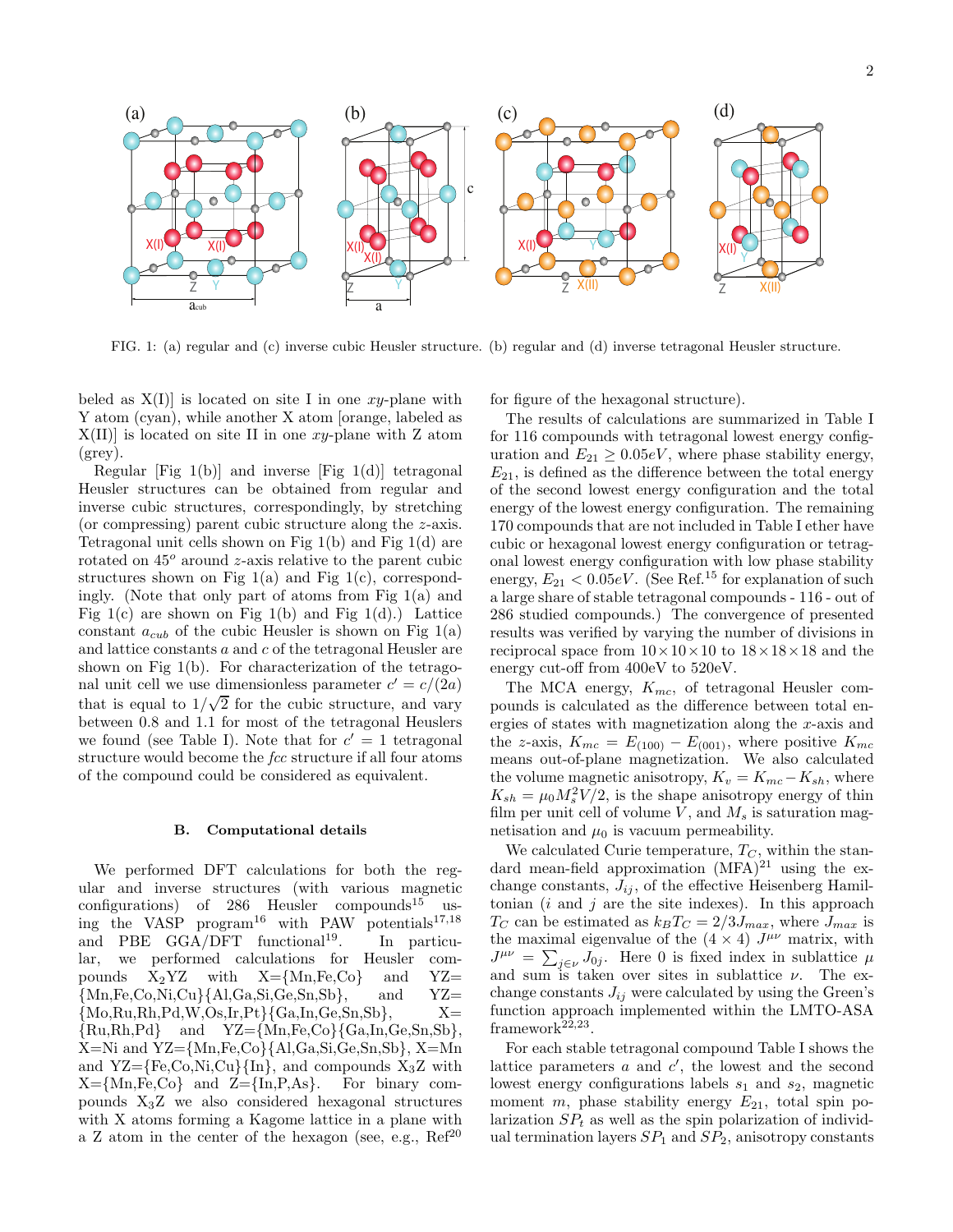TABLE I: Calculated lattice parameters,  $a$  and  $c'$ , labels of the lowest energy configuration,  $s_1$ , and the second lowest energy configuration,  $s_2$ , the phase stability energy,  $E_{21}$ , magnetic moment, m, total spin polarization,  $SP_t$ , spin polarizations,  $SP_1$ and  $SP_2$ , of two termination layers, anisotropy constants,  $K_{mc}$ ,  $K_{sh}$ , and  $K_v$ , and the Curie temperature,  $T_C$ , for 116 stable tetragonal Heuslers with  $E_{21} \geq 0.05eV$  (see text for details).

|                                                                                                                               | $\boldsymbol{a}$<br>(A) | $\epsilon'$               | $\begin{array}{cc} s_1 & s_2 \end{array}$ | $E_{21}$<br>(eV) | $\boldsymbol{m}$<br>$(\mu_B)$ | $SP_t$                                      | SP <sub>1</sub> | SP <sub>2</sub>                       | $K_{mc}$<br>meV                                                                                         | $K_{sh}$<br>meV | $K_v$<br>M <sub>J</sub> | $T_C$<br>(K) |                                                                                                             | $\boldsymbol{a}$<br>(A) | c             | $s_1$ $s_2$ | $E_{21}$<br>(eV)          | $\boldsymbol{m}$<br>$(\mu_B)$ | $SP_t$                                          | SP <sub>1</sub> | SP <sub>2</sub> | $K_{mc}$<br>$_{meV}$                                                                                                            | $K_{sh}$<br>meV | $K_v$<br>$\frac{MJ}{m^3}$  | $T_C$<br>(K) |
|-------------------------------------------------------------------------------------------------------------------------------|-------------------------|---------------------------|-------------------------------------------|------------------|-------------------------------|---------------------------------------------|-----------------|---------------------------------------|---------------------------------------------------------------------------------------------------------|-----------------|-------------------------|--------------|-------------------------------------------------------------------------------------------------------------|-------------------------|---------------|-------------|---------------------------|-------------------------------|-------------------------------------------------|-----------------|-----------------|---------------------------------------------------------------------------------------------------------------------------------|-----------------|----------------------------|--------------|
| Mn <sub>2</sub> NiAl                                                                                                          |                         | 3.81 0.88                 | ti                                        | ci 0.06          | 1.01                          | 0.27                                        | 0.36            | 0.03                                  | $0.167$ $0.007$                                                                                         |                 | 0.53                    | 887          | Co <sub>2</sub> NiAl                                                                                        | 3.67                    | 0.92 ti       |             | $tr$ 0.13                 | 2.65                          | $-0.52 - 0.44$                                  |                 | $-0.66$         | $-0.629$ $0.052$                                                                                                                |                 | $-2.40$                    | 756          |
| $Mn_3Ga$                                                                                                                      |                         | 3.78 O.94 t               |                                           |                  |                               | c $0.19$ 1.79 -0.60 -0.67 -0.49             |                 |                                       | 0.884 0.021                                                                                             |                 | 2.72                    | 658          | Co <sub>2</sub> NiGa                                                                                        |                         |               |             |                           |                               |                                                 |                 |                 | 3.69 0.92 ti tr 0.10 2.73 -0.57 -0.36 -0.74 -0.618 0.054                                                                        |                 | $-2.33$ 721                |              |
| Mn2FeGa 3.69 0.98 ti ci 0.14 0.84 -0.58 -0.71 -0.33                                                                           |                         |                           |                                           |                  |                               |                                             |                 |                                       | 0.494 0.005                                                                                             |                 | 1.59                    | 751          | $Co2CuGa$ 3.70 0.94 ti cr 0.05 2.58                                                                         |                         |               |             |                           |                               |                                                 |                 |                 | $-0.65$ $-0.64$ $-0.72$ $-0.087$ $0.047$                                                                                        |                 | $-0.45$ 697                |              |
| Mn <sub>2</sub> NiGa 3.79 0.91 ti ci 0.12 0.99                                                                                |                         |                           |                                           |                  |                               | $0.66$ 0.70                                 |                 | 0.54                                  | 0.162 0.007                                                                                             |                 | 0.51                    | 821          | Co <sub>2</sub> CoSi                                                                                        |                         |               |             |                           |                               |                                                 |                 |                 | 3.58 0.93 t h 0.07 2.79 -0.66 -0.60 -0.75 -0.599 0.062                                                                          |                 | $-2.48$ 622                |              |
| $Mn_3In$                                                                                                                      |                         | $3.95$ 0.96 t             | h                                         |                  |                               |                                             |                 | $0.15$ $1.93$ $-0.72$ $-0.81$ $-0.53$ | 1.218 0.021                                                                                             |                 | 3.24                    | 461          | Co <sub>2</sub> NiSi                                                                                        |                         |               |             |                           |                               |                                                 |                 |                 | 3.55 0.96 ti tr 0.05 2.23 -0.51 -0.42 -0.65 0.347 0.039                                                                         |                 | 1.15 589                   |              |
| $Mn_2Feln$                                                                                                                    |                         |                           |                                           |                  |                               | 3.89 0.98 ti ti 0.18 0.94 -0.75 -0.63 -0.86 |                 |                                       | 0.659 0.005                                                                                             |                 | 1.82                    | 715          | Co <sub>2</sub> CoGe                                                                                        |                         |               |             |                           |                               |                                                 |                 |                 | 3.64 0.94 t h 0.10 2.99 -0.72 -0.68 -0.78 -0.634 0.066                                                                          |                 | $-2.48$ 616                |              |
| Mn <sub>2</sub> CoIn                                                                                                          |                         | 3.90 0.96 ti ci 0.06 0.08 |                                           |                  |                               |                                             | $0.65$ 0.76     | 0.30                                  | 0.122 0.000                                                                                             |                 | 0.34                    | 170          | Co <sub>2</sub> CoSn                                                                                        |                         | 3.81 0.94 t c |             |                           |                               |                                                 |                 |                 | $0.08$ 3.17 -0.76 -0.74 -0.81 -0.640 0.065                                                                                      |                 | $-2.17$ 603                |              |
| Mn <sub>2</sub> NiSi<br>Mn <sub>2</sub> CuSi                                                                                  |                         | 3.61 0.97 ti ci 0.10 0.32 |                                           |                  |                               |                                             |                 | $0.06$ $0.19$ $-0.18$                 | 0.140 0.001<br>3.71 0.94 tr ci 0.19 4.92 -0.29 -0.29 -0.14 0.474 0.170                                  |                 | 0.49<br>1.02            | 548<br>426   | Co <sub>2</sub> NiSn<br>Co <sub>2</sub> FeSb                                                                |                         |               |             |                           |                               |                                                 |                 |                 | 3.80 0.95 ti tr 0.09 2.49 -0.55 -0.48 -0.68 -0.066 0.040<br>3.97 0.85 tr cr 0.14 4.81 -0.18 0.02 -0.49 -0.369 0.147             |                 | $-0.33$ 554<br>$-1.55$ 849 |              |
| $Mn_3Ge$                                                                                                                      |                         | 3.73 0.95 t               | $\mathbf c$                               |                  |                               | $0.10$ $1.01$ $-0.72$ $-0.77$ $-0.63$       |                 |                                       | 0.770 0.007                                                                                             |                 | 2.48                    | 503          | Co <sub>2</sub> CoSb                                                                                        |                         |               |             |                           |                               |                                                 |                 |                 | 3.77 0.95 t h 0.07 2.49 -0.51 -0.41 -0.67 0.129 0.041                                                                           |                 |                            | 0.28 455     |
| $Mn_2CoGe$ 3.74 0.92 ti ci 0.07 0.97                                                                                          |                         |                           |                                           |                  |                               | $0.78$ $0.85$ $0.50$                        |                 |                                       | 0.208 0.007                                                                                             |                 | 0.67                    | 665          | $Co2MoGa$ 3.80 0.92 tr cr 0.12 0.79 -0.11 -0.10 -0.13 0.053 0.004                                           |                         |               |             |                           |                               |                                                 |                 |                 |                                                                                                                                 |                 | 0.15                       | 6            |
| Mn <sub>2</sub> NiGe 3.73 0.95 ti ci 0.08 0.31 -0.26 -0.17 -0.47                                                              |                         |                           |                                           |                  |                               |                                             |                 |                                       | $0.135$ $0.001$                                                                                         |                 | 0.44                    | 744          | Co <sub>2</sub> PdGa 3.82 0.92 ti tr 0.18 2.78 -0.50 -0.35 -0.66 -0.843 0.051                               |                         |               |             |                           |                               |                                                 |                 |                 |                                                                                                                                 |                 | $-2.79$ 785                |              |
| Mn <sub>2</sub> CuGe 3.77 0.95 tr ci 0.21 5.28 -0.31 -0.30 -0.17 0.646 0.185                                                  |                         |                           |                                           |                  |                               |                                             |                 |                                       |                                                                                                         |                 | 1.45                    | 397          | $Co_2RhIn$ 3.89 0.96 ti ci 0.10 3.47 -0.78 -0.74 -0.86 -0.653 0.072                                         |                         |               |             |                           |                               |                                                 |                 |                 |                                                                                                                                 |                 | $-2.05$ 729                |              |
| $Mn_3Sn$                                                                                                                      |                         |                           |                                           |                  |                               | 3.93 0.95 t h 0.17 1.04 -0.87 -0.92 -0.68   |                 |                                       | 0.958 0.006                                                                                             |                 | 2.65                    | 264          | Co <sub>2</sub> PdIn                                                                                        |                         |               |             |                           |                               |                                                 |                 |                 | 3.93 0.95 ti tr 0.16 2.96 -0.74 -0.65 -0.84 -0.923 0.051                                                                        |                 | $-2.71$ 758                |              |
| $Mn_2CoSn$ 3.96 0.90 ti ci 0.15 1.00                                                                                          |                         |                           |                                           |                  |                               | $0.89$ $0.93$ $0.69$                        |                 |                                       | 0.337 0.006                                                                                             |                 | 0.95                    | 603          | $Co_2RhGe$ 3.78 0.92 ti ci 0.23 2.69 -0.67 -0.53 -0.81 -0.734 0.049                                         |                         |               |             |                           |                               |                                                 |                 |                 |                                                                                                                                 |                 | $-2.52$ 624                |              |
| $Mn_2CuSn$ 3.91 0.98 tr ci 0.06 5.73 -0.30 -0.32 -0.06<br>Mn <sub>3</sub> Sb                                                  |                         |                           |                                           |                  |                               | 3.82 1.02 t h 0.14 1.14 0.23 0.09 0.58      |                 |                                       | 0.965 0.189<br>0.241 0.008                                                                              |                 | 2.12<br>0.66            | 421<br>284   | $Co2PdGe$ 3.76 0.96 ti tr 0.17 2.49 -0.59 -0.47 -0.72<br>$Co2MoSn$ 4.07 0.84 tr cr 0.07 2.12 0.62 0.45 0.78 |                         |               |             |                           |                               |                                                 |                 |                 | 0.230 0.041<br>$0.009$ $0.027$                                                                                                  |                 | 0.60 653<br>$-0.05$        | - 97         |
| $Mn_2NiSb$ 3.81 1.02 tr ti 0.11 5.85 -0.47 -0.42 -0.51                                                                        |                         |                           |                                           |                  |                               |                                             |                 |                                       | 0.926 0.204                                                                                             |                 | 2.05                    | 132          | $Co_2RhSn$ 3.92 0.93 ti ci 0.23 2.87 -0.72 -0.66 -0.81 -0.654 0.049                                         |                         |               |             |                           |                               |                                                 |                 |                 |                                                                                                                                 |                 | $-2.01$ 664                |              |
| $Mn_2CuSb$ 3.86 1.01 tr ti 0.27 5.45 -0.33 -0.36 -0.05                                                                        |                         |                           |                                           |                  |                               |                                             |                 |                                       | 0.963 0.172                                                                                             |                 | 2.18                    | 53           | $Co2PdSn$ 3.89 0.97 ti tr 0.15 2.54 -0.55 -0.50 -0.65 -0.025 0.038                                          |                         |               |             |                           |                               |                                                 |                 |                 |                                                                                                                                 |                 | $-0.18$ 610                |              |
| Mn <sub>2</sub> RuGa 3.81 0.97 ti ci 0.10 0.26                                                                                |                         |                           |                                           |                  |                               |                                             |                 | $0.03 - 0.14$ $0.26$                  | 0.599 0.000                                                                                             |                 | 1.79 1107               |              | Co <sub>2</sub> RuSb 3.87 0.95 ti ci 0.17 2.43 -0.37 -0.24 -0.57 0.192 0.036                                |                         |               |             |                           |                               |                                                 |                 |                 |                                                                                                                                 |                 |                            | 0.45 446     |
| Mn <sub>2</sub> RhGa 3.83 0.97 ti ci 0.17 0.07                                                                                |                         |                           |                                           |                  |                               |                                             | $0.65$ 0.81     | $0.26\,$                              | $0.302$ $0.000$                                                                                         |                 |                         | 0.89 1112    | $Co_2RhSb$ 3.88 0.95 ti tr 0.25 2.34 -0.62 -0.53 -0.76                                                      |                         |               |             |                           |                               |                                                 |                 |                 | 0.403 0.033                                                                                                                     |                 |                            | 1.07 536     |
| Mn <sub>2</sub> PdGa 3.93 0.92 ti ci 0.10 0.92                                                                                |                         |                           |                                           |                  |                               | $0.46\,$                                    | 0.63            | 0.00                                  | $0.021$ $0.005$                                                                                         |                 | 0.05                    | 551          | Co <sub>2</sub> WG <sub>a</sub>                                                                             |                         |               |             |                           | 3.88 0.87 tr cr 0.13 1.07     |                                                 |                 |                 | 0.49 0.48 0.51 0.812 0.008                                                                                                      |                 | 2.54                       | - 64         |
| $Mn_2Moln$ 4.09 0.88 tr cr 0.09 3.73                                                                                          |                         |                           |                                           |                  |                               |                                             | $0.26$ 0.20     | 0.60                                  | 1.473 0.078                                                                                             |                 | 3.71                    | 477          | $Co2 OsGa$ 3.70 0.97 tr ti 0.06 0.57 -0.49 -0.47 -0.50 -0.620 0.002                                         |                         |               |             |                           |                               |                                                 |                 |                 |                                                                                                                                 |                 | $-2.03$                    | $\theta$     |
| Mn <sub>2</sub> RuIn 3.94 1.00 ti tr 0.21 0.30                                                                                |                         |                           |                                           |                  |                               |                                             | $0.17 - 0.03$   | 0.45                                  | 0.865 0.000                                                                                             |                 | 2.26                    | 992          | Co <sub>2</sub> IrGa                                                                                        |                         |               |             |                           |                               |                                                 |                 |                 | 3.77 0.95 ti ci 0.05 3.09 -0.63 -0.56 -0.73 -3.306 0.063 -10.61 557                                                             |                 |                            |              |
| Mn <sub>2</sub> RhIn 3.98 0.98 ti ci 0.22 0.05<br>Mn <sub>2</sub> RhGe 3.85 0.94 ti ci 0.22 0.77 -0.07 0.23 -0.66 0.019 0.004 |                         |                           |                                           |                  |                               | 0.59                                        |                 |                                       | $0.80$ $0.19$ $-0.002$ $0.000$                                                                          |                 | 0.00<br>0.04            | 825<br>463   | Co <sub>2</sub> PtGa<br>Co <sub>2</sub> IrIn                                                                |                         |               |             |                           |                               |                                                 |                 |                 | 3.80 0.94 ti tr 0.18 2.82 -0.69 -0.68 -0.75 -3.745 0.052 -11.79 748<br>3.82 1.02 ti tr 0.11 3.37 -0.76 -0.71 -0.84 -2.828 0.067 |                 | $-8.16$ 581                |              |
| Mn <sub>2</sub> MoSn 3.86 1.08 ti tr 0.07 0.14 -0.12                                                                          |                         |                           |                                           |                  |                               |                                             |                 | $0.02 - 0.31$                         | $-0.473$ 0.000                                                                                          |                 | $-1.22$                 | 768          | Co <sub>2</sub> PtIn                                                                                        |                         |               |             |                           |                               |                                                 |                 |                 | 3.90 0.98 ti tr 0.14 3.01 -0.80 -0.78 -0.86 -2.794 0.053                                                                        |                 | -7.84 715                  |              |
| Mn <sub>2</sub> RuSn 3.97 0.97 ti ci 0.21 0.00 0.91 0.96                                                                      |                         |                           |                                           |                  |                               |                                             |                 |                                       | $0.77$ $0.431$ $0.000$                                                                                  |                 | 1.14                    | 783          | Co <sub>2</sub> IrGe                                                                                        |                         |               |             |                           |                               |                                                 |                 |                 | 3.76 0.95 ti ci 0.24 2.51 -0.54 -0.41 -0.69 -2.731 0.042                                                                        |                 | $-8.80$ 528                |              |
| Mn <sub>2</sub> RhSn 4.03 0.93 ti ci 0.14 0.75 -0.45 -0.20 -0.83 -0.068 0.003 -0.19                                           |                         |                           |                                           |                  |                               |                                             |                 |                                       |                                                                                                         |                 |                         | 309          | Co <sub>2</sub> PtGe                                                                                        |                         |               |             |                           |                               |                                                 |                 |                 | 3.76 0.97 ti tr 0.16 2.44 -0.58 -0.53 -0.68 -0.404 0.039                                                                        |                 | $-1.38$ 648                |              |
| Mn <sub>2</sub> PdSn 4.17 0.89 ti ci 0.05 0.20 -0.04 0.31 -0.55 -0.074 0.000 -0.19                                            |                         |                           |                                           |                  |                               |                                             |                 |                                       |                                                                                                         |                 |                         | 710          | Co <sub>2</sub> WSn                                                                                         |                         |               |             | 4.07 0.84 tr cr 0.11 1.76 |                               |                                                 |                 |                 | $0.14 - 0.11$ $0.41 - 4.368$ $0.018 - 12.41$                                                                                    |                 |                            | -43          |
| Mn <sub>2</sub> MoSb 3.88 1.06 ti ci 0.26 0.20                                                                                |                         |                           |                                           |                  |                               |                                             |                 | $0.47$ 0.43 0.60                      | 0.029 0.000                                                                                             |                 | 0.08                    | 647          | Co <sub>2</sub> IrSn                                                                                        |                         |               |             |                           |                               |                                                 |                 |                 | 3.88 0.97 ti tr 0.20 2.79 -0.66 -0.59 -0.76 -2.963 0.046                                                                        |                 | $-8.51$ 596                |              |
| Mn <sub>2</sub> RuSb 3.94 0.98 ti ci 0.17 0.17 -0.38 -0.19 -0.74 -0.208 0.000                                                 |                         |                           |                                           |                  |                               |                                             |                 |                                       |                                                                                                         |                 | $-0.56$                 | 321          | Co <sub>2</sub> PtSn                                                                                        |                         |               |             |                           |                               |                                                 |                 |                 | 3.89 0.98 ti tr 0.11 2.52 -0.55 -0.52 -0.66 0.206 0.037                                                                         |                 | 0.47 624                   |              |
| Mn <sub>2</sub> RhSb 4.00 0.96 ti tr 0.16 0.00<br>Mn <sub>2</sub> OsGa 3.80 0.98 ti ci 0.15 0.28                              |                         |                           |                                           |                  |                               | $0.45\,$<br>0.08                            | 0.00            | 0.20                                  | $0.51$ $0.13$ $0.106$ $0.000$<br>3.291 0.000                                                            |                 | 0.28<br>9.81            | 747<br>929   | Co <sub>2</sub> WSb<br>Co <sub>2</sub> OsSb                                                                 |                         |               |             |                           |                               |                                                 |                 |                 | 3.76 1.07 ti tr 0.05 1.12 0.52 0.43 0.67 -0.664 0.007<br>3.86 0.97 ti ci 0.23 2.19 -0.22 -0.17 -0.34 -2.806 0.029               |                 | $-1.89$<br>$-8.14$ 428     | 5            |
| Mn <sub>2</sub> IrGa 3.83 0.97 ti ci 0.27 0.07                                                                                |                         |                           |                                           |                  |                               |                                             | $0.57$ 0.73     | 0.23                                  |                                                                                                         | 2.760 0.000     | 8.11                    | 962          | Co <sub>2</sub> IrSb                                                                                        |                         |               |             |                           |                               |                                                 |                 |                 | 3.86 0.97 ti tr 0.27 2.34 -0.43 -0.37 -0.55 -0.801 0.033                                                                        |                 | $-2.40$ 550                |              |
| Mn <sub>2</sub> PtGa 3.90 0.94 ti tr 0.11 0.87                                                                                |                         |                           |                                           |                  |                               |                                             |                 |                                       | $0.34$ $0.54$ $-0.23$ $-0.210$ $0.005$ $-0.62$                                                          |                 |                         | 375          | $Pd_2FeGa$                                                                                                  |                         |               |             |                           |                               | $3.96$ 0.93 tr cr 0.09 $3.22$ -0.35 -0.14 -0.60 |                 |                 | 0.041 0.061                                                                                                                     |                 | $-0.06$ 457                |              |
| Mn <sub>2</sub> OsIn 3.92 1.01 ti tr 0.27 0.29                                                                                |                         |                           |                                           |                  |                               |                                             |                 | $0.23$ $0.11$ $0.39$                  | 4.699 0.000 12.37                                                                                       |                 |                         | 734          | Pd <sub>2</sub> CoGa                                                                                        |                         |               |             |                           |                               |                                                 |                 |                 | 3.92 0.93 tr cr 0.21 1.94 -0.50 -0.35 -0.67 -0.383 0.022                                                                        |                 | $-1.16$ 341                |              |
| Mn2IrIn                                                                                                                       |                         | 3.96 0.99 ti tr 0.30 0.04 |                                           |                  |                               | 0.78                                        | 0.90            | 0.43                                  | 1.754 0.000                                                                                             |                 | 4.57                    | 497          | $Pd_2Feln$                                                                                                  |                         |               |             |                           |                               | $4.09$ 0.93 tr cr 0.06 3.20 -0.39 -0.28 -0.62   |                 |                 | $0.257$ $0.054$                                                                                                                 |                 | 0.51 543                   |              |
| $Mn_2OsGe$ 3.81 0.97 ti ci 0.06 0.03 -0.91 -0.94 -0.83                                                                        |                         |                           |                                           |                  |                               |                                             |                 |                                       | 2.620 0.000                                                                                             |                 | 7.82                    | 476          | $Pd_2Coln$                                                                                                  |                         |               |             |                           |                               |                                                 |                 |                 | 4.03 0.95 tr cr 0.21 1.94 -0.39 -0.19 -0.62 -0.483 0.020                                                                        |                 | $-1.30$ 261                |              |
| $Mn_2IrGe$                                                                                                                    |                         |                           |                                           |                  |                               |                                             |                 |                                       | 3.83 0.96 ti tr 0.25 0.51 -0.62 -0.44 -0.86 0.046 0.002                                                 |                 | 0.13                    | 365          | $Pd_2FeGe$                                                                                                  |                         |               |             |                           |                               |                                                 |                 |                 | 3.91 0.97 tr cr 0.10 3.12 -0.70 -0.26 -0.86 0.150 0.057                                                                         |                 |                            | 0.26 245     |
| Mn <sub>2</sub> OsSn 3.96 0.98 ti ci 0.33 0.02 -0.91 -0.95 -0.77                                                              |                         |                           |                                           |                  |                               |                                             |                 |                                       | 4.047 0.000 10.65                                                                                       |                 |                         | 611<br>227   | $Pd_2CoGe$ 3.90 0.95 tr ti 0.11 1.71 -0.67 -0.46 -0.80                                                      |                         |               |             |                           |                               |                                                 |                 |                 | 1.389 0.017                                                                                                                     |                 | 2.70 217                   | 3.90 259     |
| Mn <sub>2</sub> IrSn<br>$Mn_2WSb$                                                                                             |                         | 3.84 1.08 ti cr 0.23 0.06 |                                           |                  |                               |                                             |                 |                                       | 3.99 0.96 ti ci 0.22 0.46 -0.65 -0.45 -0.89 -0.578 0.001 -1.52<br>$0.49$ $0.44$ $0.59$ $-0.894$ $0.000$ |                 | $-2.34$                 | 603          | $Pd_2CoSn$<br>$Pd_2CoSb$                                                                                    |                         |               |             |                           |                               | 4.03 0.95 tr ti 0.10 1.61 -0.71 -0.46 -0.84     |                 |                 | 1.064 0.014<br>4.12 0.89 ti ci 0.05 1.25 -0.44 -0.56 -0.18 -0.060 0.008                                                         |                 | $-0.18$                    | $\theta$     |
| Mn <sub>2</sub> OsSb                                                                                                          |                         |                           |                                           |                  |                               | 3.96 0.97 ti ci 0.24 0.17 -0.46 -0.26 -0.78 |                 |                                       | 0.991 0.000                                                                                             |                 | 2.64                    | 206          | $Rh_2FeGe$                                                                                                  | 4.01                    |               |             | $0.85$ tr cr $0.21$       | 3.83                          | $-0.49 - 0.09 - 0.78$                           |                 |                 | $-0.898$ $0.090$                                                                                                                |                 | $-2.89$ 516                |              |
| Fe <sub>2</sub> CuAl                                                                                                          | 3.57                    | $1.08$ tr ci              |                                           | 0.16             | 4.65                          | $-0.11 - 0.24$                              |                 | 0.07                                  |                                                                                                         | 0.135 0.148     | $-0.04$                 | 1295         | Rh <sub>2</sub> CoGe 3.95 0.87 tr cr 0.19 2.22 -0.57 -0.13 -0.80 -0.754 0.031                               |                         |               |             |                           |                               |                                                 |                 |                 |                                                                                                                                 |                 | $-2.34$ 487                |              |
| Fe <sub>2</sub> CuGa                                                                                                          |                         |                           |                                           |                  |                               | 3.60 1.06 tr ti 0.22 4.73 -0.14 -0.33 0.29  |                 |                                       | 0.156 0.153                                                                                             |                 |                         | 0.01 1238    | $Rh_2FeSn$                                                                                                  |                         |               |             |                           |                               |                                                 |                 |                 | 4.16 0.85 tr cr 0.19 3.89 -0.61 -0.29 -0.83 -0.985 0.083                                                                        |                 | $-2.80$ 503                |              |
| Fe <sub>2</sub> NiSi                                                                                                          |                         | 3.49 1.06 tr ci 0.12 4.68 |                                           |                  |                               | $0.20\ 0.09$                                |                 | 0.39                                  | 0.248 0.164                                                                                             |                 |                         | 0.30 1083    | Rh <sub>2</sub> CoSn 4.07 0.89 tr cr 0.21 2.30 -0.61 -0.22 -0.84 -0.621 0.030                               |                         |               |             |                           |                               |                                                 |                 |                 |                                                                                                                                 |                 | $-1.75$ 511                |              |
| Fe <sub>2</sub> CuSi                                                                                                          |                         |                           |                                           |                  |                               | 3.55 1.03 tr ti 0.10 4.24 -0.66 -0.74 -0.46 |                 |                                       | 0.588 0.132                                                                                             |                 | 1.59                    | 675          | Rh <sub>2</sub> MnSb 4.15 0.87 tr cr 0.20 4.17 0.00 0.07 -0.04 -0.469 0.094                                 |                         |               |             |                           |                               |                                                 |                 |                 |                                                                                                                                 |                 | $-1.46$ 336                |              |
| Fe <sub>2</sub> NiGe                                                                                                          |                         | 3.54 1.07 tr ci 0.16 4.83 |                                           |                  |                               | $0.04 - 0.14$ 0.36                          |                 |                                       | $0.290$ $0.166$                                                                                         |                 | 0.42 1081               |              | Rh <sub>2</sub> FeSb 4.05 0.91 tr cr 0.37 3.38 -0.42 0.08 -0.76 -0.164 0.064                                |                         |               |             |                           |                               |                                                 |                 |                 |                                                                                                                                 |                 | $-0.60$ 472                |              |
| Fe <sub>2</sub> CuGe<br>Fe <sub>2</sub> MnSn                                                                                  |                         | 3.61 1.05 tr ti 0.15 4.59 |                                           |                  |                               | $-0.59 - 0.68 - 0.33$                       |                 |                                       | 0.288 0.144<br>3.97 0.90 ti ci 0.08 7.34 -0.18 -0.23 -0.04 0.773 0.323                                  |                 | 0.47<br>1.28 1012       | 615          | Rh <sub>2</sub> CoSb<br>$Ru2CoGa$ 3.72 1.02 ti cr 0.11 1.06 -0.48 -0.49 -0.50 -0.064 0.007                  |                         |               |             |                           |                               | 4.01 0.92 tr ti 0.44 2.05 -0.22 0.23 -0.59      |                 |                 | 0.685 0.024                                                                                                                     |                 | 1.79<br>$-0.22$            | 48<br>34     |
| Fe <sub>2</sub> NiSn                                                                                                          |                         |                           |                                           |                  |                               |                                             |                 |                                       | 3.68 1.09 tr ci 0.06 4.97 -0.18 -0.36 0.14 0.347 0.153                                                  |                 | 0.57 1077               |              | Ru <sub>2</sub> CoIn 3.89 0.99 ti cr 0.22 1.28 -0.46 -0.50 -0.43 -0.009 0.009                               |                         |               |             |                           |                               |                                                 |                 |                 |                                                                                                                                 |                 | $-0.05$                    | 80           |
| Fe <sub>2</sub> CuSn                                                                                                          |                         |                           |                                           |                  |                               | 3.76 1.06 tr ti 0.11 4.87 -0.40 -0.51       |                 |                                       | $0.00 - 0.630 0.142$                                                                                    |                 | $-2.19$                 | 849          | Ru <sub>2</sub> CoSn                                                                                        |                         |               |             |                           |                               | 3.90 0.98 ti cr 0.07 0.04 -0.17 -0.19 -0.13     |                 |                 | $0.000\ 0.000$                                                                                                                  |                 | 0.00                       | $\theta$     |
| Fe <sub>2</sub> NiSb                                                                                                          |                         | 3.70 1.09 tr              |                                           |                  |                               | ti 0.13 5.41 -0.20 -0.40                    |                 |                                       | $0.13 - 0.395 0.179$                                                                                    |                 | $-1.67$ 1210            |              | Ni <sub>2</sub> FeGa                                                                                        |                         |               |             | 3.67 0.96 tr cr 0.07      |                               | $3.30 - 0.31 - 0.30$                            |                 | $-0.44$         | 0.084                                                                                                                           | 0.077           |                            | 0.02 524     |
| Fe <sub>2</sub> PdGe                                                                                                          |                         |                           |                                           |                  |                               | 3.67 1.09 tr ti 0.07 5.12 -0.27 -0.46       |                 |                                       | $0.19$ $0.429$ $0.164$                                                                                  |                 | 0.79 1086               |              | Ni <sub>2</sub> CoSi                                                                                        |                         |               |             |                           |                               | 3.60 0.92 ti ci 0.11 0.89 -0.67 -0.69 -0.68     |                 |                 | 0.156 0.006                                                                                                                     |                 |                            | 0.56 105     |
| Fe <sub>2</sub> MoSb                                                                                                          |                         |                           |                                           |                  |                               |                                             |                 |                                       | 3.78 1.08 ti cr 0.08 1.34 0.08 -0.25 0.52 -0.336 0.010 -0.95                                            |                 |                         | 11           | Ni <sub>2</sub> CoGe                                                                                        |                         |               |             |                           |                               |                                                 |                 |                 | 3.66 0.93 ti tr 0.11 1.03 -0.68 -0.70 -0.68 0.124 0.008                                                                         |                 | 0.41                       | - 94         |
| Fe <sub>2</sub> PdSb                                                                                                          |                         |                           |                                           |                  |                               |                                             |                 |                                       | 3.86 1.06 tr ti 0.10 5.57 -0.21 -0.49 0.40 -0.213 0.172 -1.01 1268                                      |                 |                         |              |                                                                                                             |                         |               |             |                           |                               |                                                 |                 |                 |                                                                                                                                 |                 |                            |              |
| Fe <sub>2</sub> PtIn                                                                                                          |                         |                           |                                           |                  |                               |                                             |                 |                                       | 3.97 0.96 ti ci 0.07 5.24 -0.39 -0.50 -0.32 -1.160 0.154                                                |                 | $-3.50$ 1220            |              |                                                                                                             |                         |               |             |                           |                               |                                                 |                 |                 |                                                                                                                                 |                 |                            |              |
| Fe <sub>2</sub> PtGe<br>Fe <sub>2</sub> PtSb                                                                                  |                         |                           |                                           |                  |                               | 3.87 1.06 tr ti 0.17 5.61 -0.28 -0.56       |                 |                                       | 3.68 1.10 tr ti 0.10 5.25 -0.26 -0.46 0.26 1.487 0.170<br>$0.43$ 1.036 0.173                            |                 | 3.85 1081               | 2.25 1317    |                                                                                                             |                         |               |             |                           |                               |                                                 |                 |                 |                                                                                                                                 |                 |                            |              |
|                                                                                                                               |                         |                           |                                           |                  |                               |                                             |                 |                                       |                                                                                                         |                 |                         |              |                                                                                                             |                         |               |             |                           |                               |                                                 |                 |                 |                                                                                                                                 |                 |                            |              |

 $K_{mc}$ ,  $K_{sh}$ , and  $K_v$ , and  $T_C$ . For ternary compounds labels  $s_1, s_2 = tr, ti, cr$ , or *ci* represent tetragonal regular, tetragonal inverse, cubic regular, or cubic inverse phase, correspondingly. For binary compounds  $s_1, s_2 = t, c$ , or h represent tetragonal, cubic or hexagonal phase, correspondingly. Since only stable tetragonal compounds are presented in Table I,  $s_1$  always indicates tetragonal phase,  $s_1 = tr, ti$ , or t. Anisotropy constants  $K_{mc}$  and  $K_{sh}$  are shown in Table I in  $\frac{meV}{f.u.}$  units, while  $K_v = K_{mc} - K_{sh}$  is converted from  $\frac{meV}{f.u.}$  to  $\frac{MJ}{m^3}$  units. Positive  $K_v$  indicates that this compound has PMA. Three values of the spin polarisation shown in Table I -  $SP_t$ ,  $SP_1$ , and  $SP_2$  - are defined as  $\frac{DOS_1 - DOS_2}{DOS_1 + DOS_2}$ , where  $DOS_{1/2}$  is density of states at the Fermi energy,  $E_F$ , of majority/minority electrons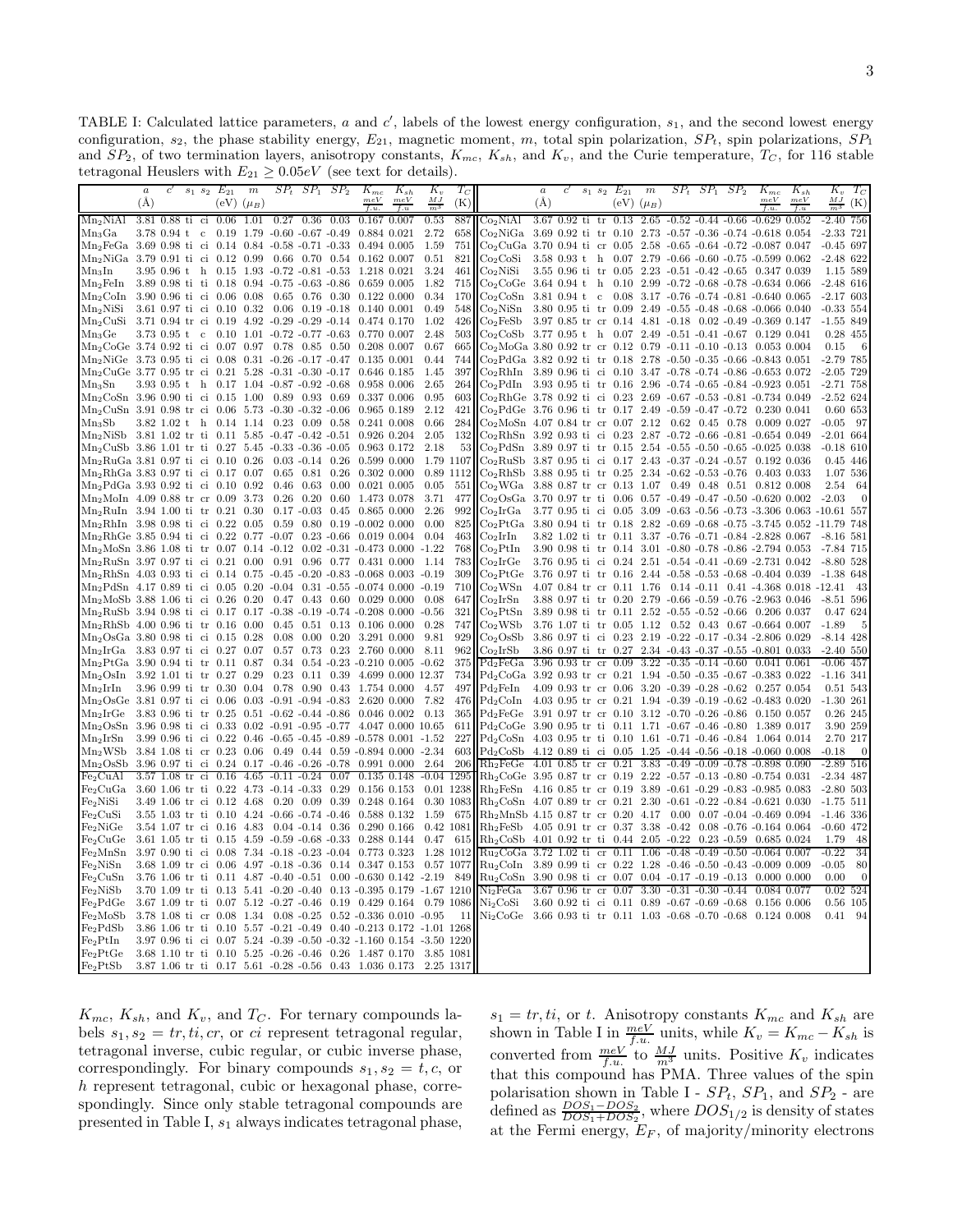TABLE II: The values of  $E<sub>z</sub>$  calculated by GGA, LDA, and QSGW methods are shown for 28 tetragonal Heusler compounds.

|          | $E_z^{GGA}$ $E_z^{LDA}$ $E_z^{GW}$ | $(eV)$ $(eV)$ $(eV)$ |  | $E_z^{GGA}$ $E_z^{LDA}$ $E_z^{GW}$ | $(eV)$ $(eV)$ $(eV)$ |                                                                                                                                                                                                                                                                                                | $E_z^{GGA}$ $E_z^{LDA}$ $E_z^{GW}$<br>$(eV)$ $(eV)$ $(eV)$ |  | $E_z^{GGA}$ $E_z^{LDA}$ $E_z^{GW}$<br>$(eV)$ $(eV)$ $(eV)$ |  | $E_z^{GGA}$ $E_z^{LDA}$ $E_z^{GW}$ | $(eV)$ $(eV)$ $(eV)$ |  |
|----------|------------------------------------|----------------------|--|------------------------------------|----------------------|------------------------------------------------------------------------------------------------------------------------------------------------------------------------------------------------------------------------------------------------------------------------------------------------|------------------------------------------------------------|--|------------------------------------------------------------|--|------------------------------------|----------------------|--|
| $Mn_3Ge$ |                                    |                      |  |                                    |                      | $\downarrow$ -0.08 -0.05 -0.03 Mn <sub>2</sub> CuSi $\downarrow$ 0.41 0.33 0.41 Mn <sub>2</sub> OsGe $\downarrow$ -0.05 -0.03 0.16 Fe <sub>2</sub> NiSb $\downarrow$ 0.11 0.06 0.21 Fe <sub>2</sub> PdGe $\downarrow$ -0.36 -0.41 -0.28                                                        |                                                            |  |                                                            |  |                                    |                      |  |
| $Mn_3Sn$ |                                    |                      |  |                                    |                      | $\downarrow$ -0.22 -0.17 0.20 $\ $ Mn <sub>2</sub> CuGe $\downarrow$ 0.42 0.49 0.17 $\ $ Ni <sub>2</sub> CoGe $\downarrow$ 0.00 0.00 0.08 $\ $ Fe <sub>2</sub> CuAl $\uparrow$ 0.06 0.17 0.11 $\ $ Fe <sub>2</sub> PdSb $\downarrow$ 0.18 0.14 0.26                                            |                                                            |  |                                                            |  |                                    |                      |  |
|          |                                    |                      |  |                                    |                      | $\text{Mn}_3\text{Sb}$ $\downarrow$ -0.10 -0.12 0.29 $\text{Mn}_2\text{CuSn}$ $\downarrow$ 0.08 0.15 0.00 $\text{[Fe}_2\text{MnSn}$ $\downarrow$ 0.24 0.08 0.23 $\text{[Fe}_2\text{CuAl}$ $\downarrow$ -0.22 -0.31 -0.12 $\text{[Fe}_2\text{PtGe}$ $\downarrow$ -0.31 -0.34 -0.16              |                                                            |  |                                                            |  |                                    |                      |  |
|          |                                    |                      |  |                                    |                      | $\text{Mn}_2\text{CoSn} \downarrow -0.05$ -0.03 -0.02 $\text{Mn}_2\text{MoSn}$ $\uparrow$ -0.16 -0.16 -0.27 $\text{F}$ Fe <sub>2</sub> NiSi $\downarrow$ 0.27 0.18 0.37 $\text{F}$ Fe <sub>2</sub> CuGa $\uparrow$ -0.09 0.03 0.00 $\text{F}$ Fe <sub>2</sub> PtSb $\downarrow$ 0.09 0.09 0.16 |                                                            |  |                                                            |  |                                    |                      |  |
|          |                                    |                      |  |                                    |                      | $\text{Mn}_2\text{NiSi} \uparrow 0.16$ 0.06 -0.14 $\text{Mn}_2\text{MoSb} \downarrow$ -0.44 -0.40 -0.41 $\text{[Fe}_2\text{NiGe} \downarrow 0.39$ 0.28 -0.29 $\text{[Fe}_2\text{CuGa} \downarrow$ -0.06 -0.14 0.00 $\text{[Co}_2\text{NiGa} \downarrow 0.00$ 0.00 -0.05                        |                                                            |  |                                                            |  |                                    |                      |  |
|          |                                    |                      |  |                                    |                      | $\text{Mn}_2\text{NiGe} \uparrow -0.23$ 0.11 0.09 $\text{Mn}_2\text{WSb} \downarrow -0.58$ -0.49 -0.58 $\text{Fe}_2\text{NiSn} \downarrow -0.30$ -0.28 -0.34 $\text{[Fe}_2\text{MoSb} \downarrow 0.14$ 0.12 0.00 $\text{[Co}_2\text{PdGa} \downarrow 0.00$ 0.00 -0.03                          |                                                            |  |                                                            |  |                                    |                      |  |

calculated for the whole system, projected to two-atom termination layer  $(xy$ -plane) that does not contains atom Z, or to two-atom termination layer that contains atom Z, correspondingly.

#### C. Compounds with expected large TMR due to Brillouin zone spin filtering effect

The so-called Brillouin zone  $(BZ)$  spin filtering effect<sup>13</sup> in a ME/MgO/ME MTJ system occurs if magnetic electrode (ME) has states at the Fermi energy,  $E_F$ , along the Γ-Z line in one spin channel,  $\sigma_1$ , and does not have such states in another spin channel,  $\sigma_2$ . [Γ-Z line in BZ is the line along  $k_z$  direction with in-plane wavevector  $\mathbf{k}_{\parallel} = (k_x, k_y) = 0$ . It is well known<sup>24,25</sup> that the smallest (at given  $\mathbf{k}_{\parallel}$ ) attenuation constant  $\gamma(\mathbf{k}_{\parallel})$  of MgO for evanescent states propagating along the z-direction with energies within the MgO band gap reaches a minimum at  $\mathbf{k}_{\parallel} = 0$ . When  $|\mathbf{k}_{\parallel}|$  increases,  $\gamma(\mathbf{k}_{\parallel})$  increases as  $\gamma(\mathbf{k}_{\parallel}) = \gamma_0 + \alpha \mathbf{k}_{\parallel}^2$  (with  $\alpha > 0$ ). Therefore, at  $E = E_F$ , the evanescent states of ME in  $\sigma_1$  spin channel that propagate along z direction with  $k_{\parallel} = 0$  will decay inside MgO as  $e^{-\gamma_0 z}$ , while evanescent states in  $\sigma_2$  spin channel will decay as  $e^{-(\gamma_0 + \alpha \mathbf{k}_{||}^2)z}$ , with  $|\mathbf{k}_{||}| > 0$  since  $\sigma_2$  channel does not have states at  $E_F$  with  $\mathbf{k}_{||} = 0$ . As a result the TMR increases exponentially with increasing MgO thickness,  $d_{MgO}$ :  $TMR \propto \exp(2\alpha \tilde{\mathbf{k}}_{\parallel}^2 d_{MgO})$ , where  $\tilde{\mathbf{k}}_{\parallel}$  is the shortest vector  $\mathbf{k}_{\parallel}$  for which ME has states in the  $\sigma_2$ spin channel at  $E_F$ . Such dependance on  $d_{MgO}$  is much stronger than the  $TMR \propto d_{MgO}^n$  dependance arising from the symmetry filtering effect<sup>24,25</sup>, where the power factor n can only take three values  $n = 0, 1, 2$  for MTJ systems with square symmetry in  $xy$  plane<sup>26</sup>.

Table II shows the values of  $E_z = E_c - E_F$  for 26 compounds that have band gap along Γ-Z line ( $|E_z| > 0$ ) in only one spin channel, and for  $Fe<sub>2</sub>CuAl$  and  $Fe<sub>2</sub>CuGa$ that have band gap  $(|E_z| > 0)$  in both spin channels. Here  $E_c$  is the closest to  $E_F$  energy among energies of states in corresponding spin channel with  $k$  along the  $\Gamma$ -Z line. The value of  $|E_z|$  characterizes the strength of the BZ filtering effect since larger  $|E_z|$  leads to larger value of  $\tilde{\mathbf{k}}_{||}$ and, therefore, to faster TMR increase with  $d_{MgO}$ . Also, large values of  $|E_z|$  make the existence of the BZ filtering effect less susceptible to the details of calculations (choice of the DFT functional, variations of the lattice constants, etc) as well as to the experimental conditions (effects of disorder, finite temperature, finite applied bias, etc).

The majority (minority) spin channel with  $|E_z| > 0$ is indicated in Table II by an up (down) arrow. Positive (negative)  $E_z$  indicates that the band closest to  $E_F$ is located above (below)  $E_F$ . For each compound  $E_z$ was calculated by three different methods: the pseudopotential PAW approach implemented in VASP program with PBE GGA/DFT functional, the full-potential allelectron LMTO approach<sup>27</sup> with Barth-Hedin LDA/DFT functional<sup>28</sup>, and the QSGW method that is known to describe band gaps and other properties of materials with moderate e-e correlations significantly better than DFT<sup>29-31</sup>. Three values of  $E_z$  are indicated as  $E_z^{GGA}$ ,  $E_z^{LDA}$ , and  $E_z^{GW}$ , correspondingly in Table II. The majority and minority bands along the Γ-Z line calculated by the GGA/DFT, LDA/DFT, and QSGW methods are shown for 28 compounds in Figs. 2-5 by red, green, and blue colors, correspondingly.

Table II shows that for  $Mn_2CuSn$ ,  $Fe<sub>2</sub>CuGa$ , and Fe<sub>2</sub>MoSb compounds  $|E_z^{GGA}| > 0$  and  $|E_z^{LDA}| > 0$ , while the gap along Γ-Z closes in QSGW,  $|E_z^{GW}| = 0$ . On the other hand for Ni2CoGe, Co2NiGa, and Co2PdGa compounds  $|E_z^{GGA}| = |E_z^{LDA}| = 0$ , while the gap along Γ-Z line opens in QSGW,  $|E_z^{GW}| > 0$ . Thus, beyond DFT calculations are necessary in order to accurately estimate  $E_z$ . Note that for one of the most studied tetragonal Heusler compound, Mn<sub>3</sub>Ge, the QSGW value  $|E_{z}^{GW}| = 0.03eV$  is compound, whistee, the QSGW value  $|E_z^{\text{GGA}}| = 0.03$ eV.<br>
significantly smaller than GGA value  $|E_z^{\text{GGA}}| = 0.08$ eV. Therefore, high TMR values predicted previously by DFT calculations in  $Mn_3Ge/MgO/Mn_3Ge$   $MTJ^{9,12,\r{32}}$  are expected to be significantly lower if calculated by more accurate beyond DFT methods.

Table II shows that there are 17 compounds with relatively large  $|E_z^{GW}| > 0.15 eV$ . These compound are expected to exhibit large TMR in MTJ devices. Among these 17 compounds 13 have PMA  $(K_v > 0)$  and 10 have strong PMA with  $K_v > 0.5 MJ/m^3$ : Mn<sub>3</sub>Sn, Mn<sub>3</sub>Sb, Mn2CuSi, Mn2CuGe, Mn2OsGe, Fe2MnSn, Fe2NiSn, Fe2PdGe, Fe2PtGe, and Fe2PtSb. These 10 compound constitute our 'best' candidates for STT-MRAM applications identified in present paper. Note, that five Fe-based compound in this list have high  $T<sub>C</sub> > 1000K$  (see Table I).

#### D. Compounds with expected large TMR due to large spin polarization

Large spin polarization of bulk Heusler compound also could result in enhanced TMR values. We identified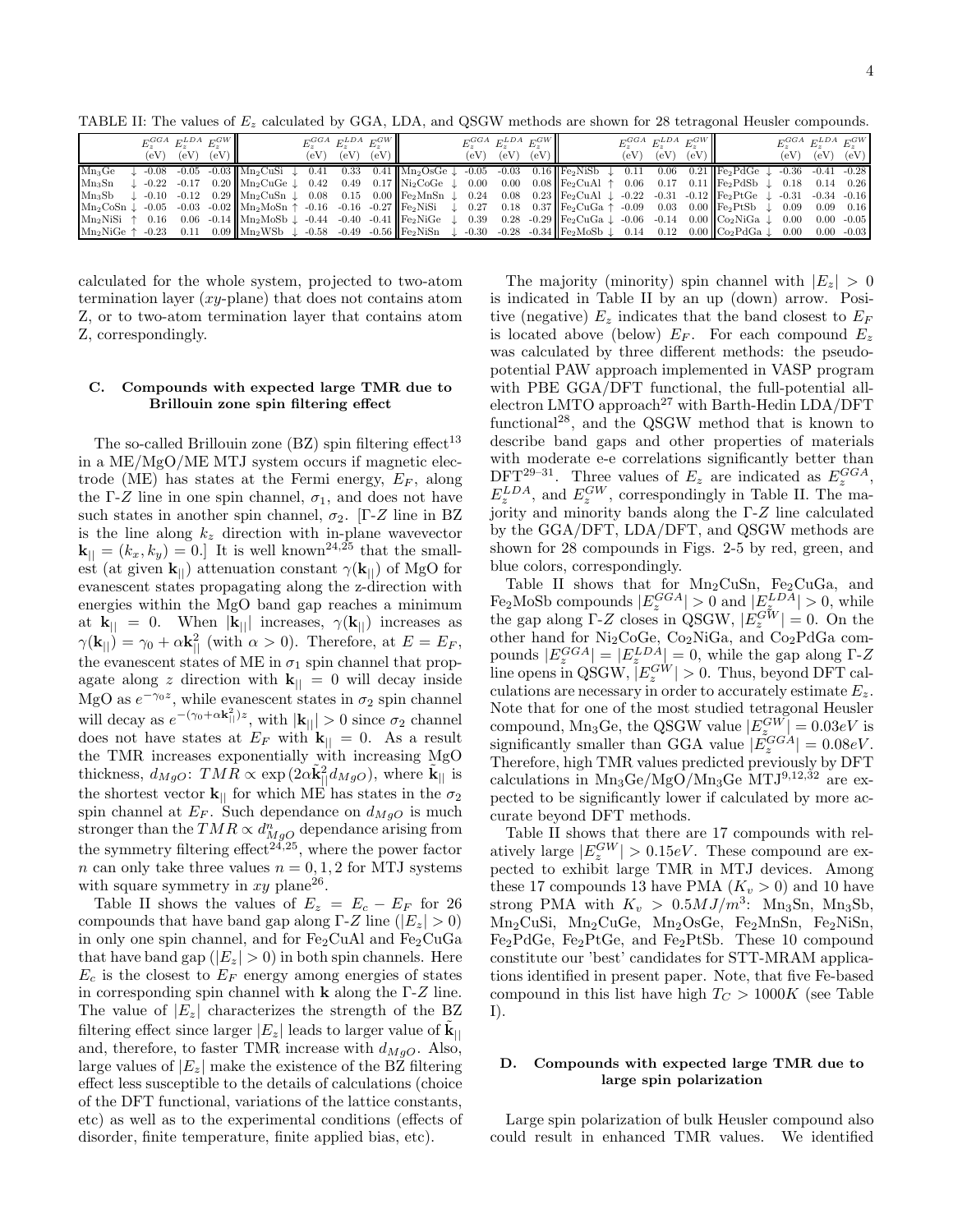

FIG. 2: Majority (↑) and minority (↓) bands of Mn3Ge, Mn3Sn, Mn3Sb, Mn2CoSn, Mn2NiSi, Mn2NiGe, and Mn2CuSi along the Γ-Z line. GGA, LDA, and QSGW bands are shown by the red, green, and blue colors. Vertical scale is  $E - E_F$  (eV).



FIG. 3: Majority (↑) and minority (↓) bands of Mn2CuGe, Mn2CuSn, Mn2MoSn, Mn2MoSb, Mn2WSb, Mn2OsGe, and Ni2CoGe along the Γ-Z line. GGA, LDA, and QSGW bands are shown by the red, green, and blue colors. Vertical scale is  $E - E_F$  (eV).

11 compounds - Mn<sub>3</sub>In, Mn<sub>2</sub>FeIn, Mn<sub>3</sub>Ge, Mn<sub>2</sub>CoGe, Mn3Sn, Mn2CoSn, Mn2RuSn, Mn2IrIn, Mn2OsGe,  $Mn<sub>2</sub>OsSn, and Pd<sub>2</sub>CoS - in Table I that have large total$ spin polarization,  $|SP_t| > 0.7$  and, simultaneously, PMA with  $K_v > 0.6 MJ/m^3$ . These 11 compounds constitute

our 'second best' list of candidates for STT-MRAM applications. Eight compounds from this list have very strong PMA with  $K_v \geq 1.8 MJ/m^3$  and nine compounds have  $T<sub>C</sub> > 460K$ . Note that the sign of the spin polarization is the same for both termination layers for these 11 com-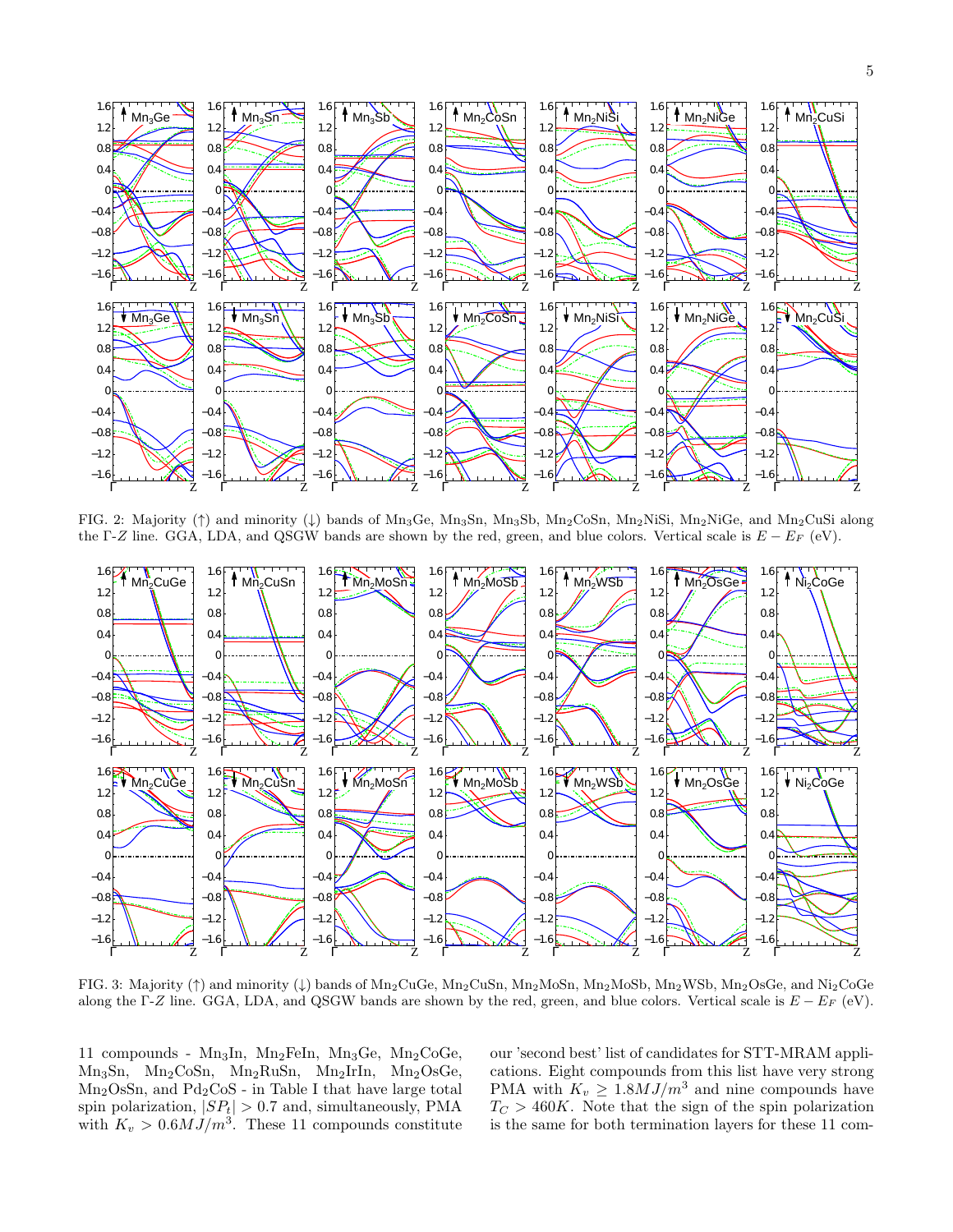

FIG. 4: Majority (↑) and minority (↓) bands of Fe2MnSn, Fe2NiSi, Fe2NiGe, Fe2NiSn, Fe2NiSb, Fe2CuAl, and Fe2CuGa along the Γ-Z line. GGA, LDA, and QSGW bands are shown by the red, green, and blue colors. Vertical scale is  $E - E_F$  (eV).



FIG. 5: Majority (↑) and minority (↓) bands of Fe2MoSb, Fe2PdGe, Fe2PdSb, Fe2PtGe, Fe2PtSb, Co2NiGa, and Co2PdGa along the Γ-Z line. GGA, LDA, and QSGW bands are shown by the red, green, and blue colors. Vertical scale is  $E - E_F$  (eV).

pounds (see Table I) which is important since, as was discussed in<sup>12</sup>, in real devices both terminations can be randomly realized at the ME/MgO interface. If the signs of  $SP_1$  and  $SP_2$  were different, the spin polarization of the tunneling current in areas with different terminations would have different sign, thereby reducing total TMR.

Two Heusler compounds -  $Mn_3Sn$  and  $Mn_2OsGe$  - belong to both lists since they simultaneously have large spin polarization and BZ filtering conditions. Unfortunately, both effects tend to cancel each other for these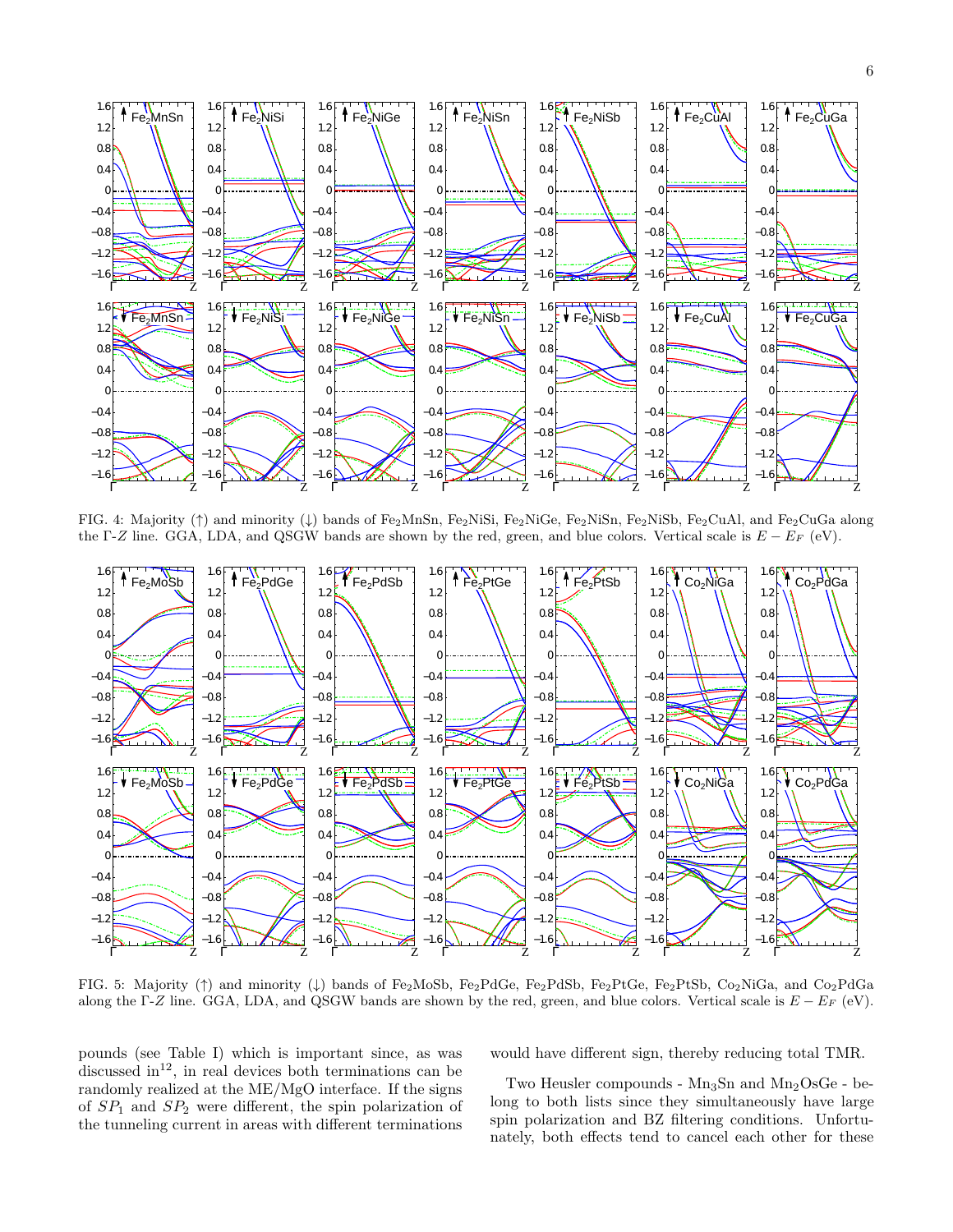TABLE III: The experimental  $(c^{ex}, m^{ex}, K^{ex}_{v})$  and calculated  $(c^{th}, m^{th}, K^{th}_{v})$  values of the lattice constant, c, magnetic moment, m, and anisotropy constant,  $K_v$ , for 17 measured Heusler compounds.  $s^{ex}$  and  $s^{th}$  label experimentally found and the lowestenergy DFT-calculated structures (except for Fe2MnGa where DFT results are shown for tetragonal phase that is 0.03 eV higher in energy than cubic one). The symbol ">" in some of experimental  $K_v^{ex}$  means that shown value is a lower bound for  $K_v^{ex}$ .

|                                                                                                                                                                   | $s^{ex}$ $c^{ex}$ | $m^{ex}$ | $K_v^{ex}$ s <sup>th</sup>                         |  | $m^{th} K_v^{th}$                                               |                                                                                                             | $s^{ex}$ $c^{ex}$ | $m^{ex}$           | $K_v^{ex}$ s <sup>th</sup> |     | $m^{\prime}$ | $K_v^{th}$                          |                                                                                                                                |           | $s^{ex}$ $c^{ex}$ | $m^{ex}$           |     | $m^{th}$                  |
|-------------------------------------------------------------------------------------------------------------------------------------------------------------------|-------------------|----------|----------------------------------------------------|--|-----------------------------------------------------------------|-------------------------------------------------------------------------------------------------------------|-------------------|--------------------|----------------------------|-----|--------------|-------------------------------------|--------------------------------------------------------------------------------------------------------------------------------|-----------|-------------------|--------------------|-----|---------------------------|
|                                                                                                                                                                   |                   |          | $\left(\AA\right) \frac{emu}{cm^3} \frac{MJ}{m^3}$ |  | $\left(\mathring{A}\right)$ $\frac{emu}{cm^3}$ $\frac{MJ}{m^3}$ |                                                                                                             | (A)               | $\frac{emu}{cm^3}$ | $\frac{MJ}{m^3}$           | (A) |              | $\frac{emu}{cm^3}$ $\frac{MJ}{m^3}$ |                                                                                                                                |           | (A)               | $\frac{emu}{cm^3}$ | (A) | $\frac{emu}{cm^3}$        |
| $Mn_3Ge$                                                                                                                                                          |                   |          |                                                    |  |                                                                 | tet 7.2 130 > 0.45 tet 7.09 190 2.48 Mn <sub>2</sub> WSb tet 250 > 0.00 tet 8.29 9 -2.34 Mn <sub>3</sub> Si |                   |                    |                            |     |              |                                     |                                                                                                                                | cub $5.7$ |                   | $\overline{0}$     |     | cub $5.\overline{64}$ 206 |
| $Mn_3Sn$                                                                                                                                                          |                   |          |                                                    |  |                                                                 |                                                                                                             |                   |                    |                            |     |              |                                     | tet 7.6 $150 > 0.52$ tet 7.47 $167$ 2.65 Fe <sub>2</sub> MnGa tet 7.0 650 0.32 tet 6.51 1335 0.30 Co <sub>2</sub> MnAl cub 5.7 |           |                   |                    |     | cub 5.70 803              |
| $\text{Mn}_2$ FeGa tet 7.2 300 > 1.05 tet 7.23 158 1.59 Ni <sub>2</sub> CoGe tet 7.1 150 > 0.00 tet 6.81 209 0.41 Co <sub>2</sub> MnGe cub 5.8 1000 cub 5.74 979  |                   |          |                                                    |  |                                                                 |                                                                                                             |                   |                    |                            |     |              |                                     |                                                                                                                                |           |                   |                    |     |                           |
| $\left[\text{Mn}_2\text{CoSn} \right]$ tet 6.4 350 0.26 tet 7.13 166 0.95 Rh <sub>2</sub> FeSb tet 7.0 300 > 0.15 tet 7.37 518 -0.60 Co <sub>2</sub> MnSi cub 5.6 |                   |          |                                                    |  |                                                                 |                                                                                                             |                   |                    |                            |     |              |                                     |                                                                                                                                |           |                   |                    |     | cub 5.63 1040             |
| $\text{Mn}_2\text{CuSb}$ tet 6.5 120 0.06 tet 7.80 870 2.18 Rh <sub>2</sub> CoSb tet 7.1 200 > 0.70 tet 7.38 320 1.79 Co <sub>2</sub> FeAl cub 5.6                |                   |          |                                                    |  |                                                                 |                                                                                                             |                   |                    |                            |     |              |                                     |                                                                                                                                |           |                   |                    |     | cub 5.70 997              |
| $\text{Mn}_2\text{RuSn}$ tet 7.3 175 > 0.00 tet 7.70 0 1.14                                                                                                       |                   |          |                                                    |  |                                                                 |                                                                                                             |                   |                    |                            |     |              |                                     | $Ni2MnGe$ cub 5.8 660 cub 5.81 742                                                                                             |           |                   |                    |     |                           |

compounds. For small  $d_{MgO}$  (when effect of BZ filtering is small) the tunneling (inside MgO barrier) spin polarization for these compounds is expected to be dominated by the spin polarization of bulk Heuslers and have negative sign, while for large  $d_{MgO}$  the sign of the tunneling spin polarization should switch to positive due to increasing role of the BZ filtering effect.

We note that for ideal junctions the candidate materials from the 'best' list should have higher priority for experimental study as compared to the materials from the 'second best' list since TMR should grow exponentially with  $d_{MgO}$  for MTJs with electrodes from the 'best' list due to the BZ filtering effect, while the spin polarization induced enhancement of the TMR for MTJs with electrodes from the 'second best' list is not expected to vary much when  $d_{MQ}$  increases. On the other hand, the BZ filtering effect relies on existence of a well-defined surface Brillouin zone and in real devices (with lattice mismatch and disorder) the TMR enhancement due to the BZ filtering effect could be suppressed. The spin polarization induced enhancement of the TMR is less sensitive to the disorder and lattice mismatch. Therefore, both the 'best' list and the 'second best' list of candidate materials should be experimentally explored since the winner material could belong to any of these lists.

#### III. EXPERIMENTAL IDENTIFICATION OF TETRAGONAL HEUSLER COMPOUNDS WITH PERPENDICULAR MAGNETIC ANISOTROPY

We performed experimental measurements for 32 Heusler compounds. 20-30 nm thick films of these Heusler compounds were prepared by either dcmagnetron sputtering or ion-beam deposition in an ultra-high vacuum chamber (base pressure  $4 \times 10^{-10}$ <br>Torr). Various buffer layers of Si/SiO<sub>2</sub>/TaN/IrM<sub>3</sub>, Various buffer layers of  $Si/SiO_2/TaN/IrM_3$ ,  $Si/SiO_2/TaN/IrM_3/TaN$ ,  $MgO(001)$   $MgO(001)/Cr$ ,  $MgO(001)/Cr/Ir$ ,  $MgO(001)/Cr/IrMn_3$  were used to reduce lattice mismatch between Heusler compounds and the substrate. Each Heusler compound was grown at several different substrate temperature, typically  $100^{\circ}$ C -  $600^{\circ}$ C, and magnetic properties of them were measured by Quantum Design superconducting quantum interference device vibrating sample magnetometer (SQUID-VSM) in magnetic fields of up to  $\pm$  7 T. More details on the experimental set-up can be found  $\mathrm{in}^{12}$ .

Comparison of the experimental results with theoretical predictions for 17 compounds are presented in Table III. Experimental measurements confirm stable tetragonal phase for 10 compounds that are predicted to be tetragonal and stable cubic phase for 6 compounds that are predicted to be cubic.  $Fe<sub>2</sub>MnGa$  was found to be tetragonal in experiment, while predicted to be 'unstable' cubic in theory (tetragonal phase of  $Fe<sub>2</sub>MnGa$  is only  $0.03$  eV higher in energy than cubic phase<sup>15</sup>). Note that 9 out of 11 tetragonal compounds in Table III have PMA in both the experiment and theory (exceptions are  $Mn<sub>2</sub>WSb$ and Rh<sub>2</sub>CoSb where  $K_v^{th} < 0$ , but  $K_v^{ex} > 0$ ).

Remaining 15 out of 32 measured compounds include Co2NiGe, Co2RhSb, Mn2NiSb, Mn2CuSn, Fe2CuAl, Co3Sn, Co3Sb, Co3Ge, Fe2CuSn, Mn2CuSi, Co2IrSb,  $Ru<sub>2</sub>CoGa, Mn<sub>2</sub>PtSb, Fe<sub>2</sub>PtSb, Mn<sub>2</sub>OsSn. All these com$ pounds were predicted to have tetragonal phase by DFT calculations but were found to be cubic in experiment. We attribute this discrepancy to the effects of disorder that favour high-symmetry cubic phase. Since DFT calculations assume zero temperature, the finite temperature effects could also contribute to this discrepancy.

Despite disagreement between theoretical predictions and experimental results for some studied compounds, experimental confirmation of tetragonally for 10 out of 26 measured compounds that were predicted to be tetragonal by the theory shows that DFT calculations for ideal systems (without taking into account disorder and finite temperature effects) can still correctly predict tetragonally in significant share of studied cases. Moreover, for majority of found tetragonal compounds (9 out of 11) theory also correctly predicted PMA.

#### IV. CONCLUSION

In conclusion, we performed DFT calculation for 286 Heuslers in cubic, tetragonal and hexagonal phases, and identified 116 stable tetragonal compounds. Out of these 116 materials we identified 19 potential candidates for electrodes for STT-MRAM MTJ devices. These 19 compounds simultaneously have PMA (with high  $K_v$ )  $0.9MJ/m<sup>3</sup>$  for 15 of these materials) and expected to have